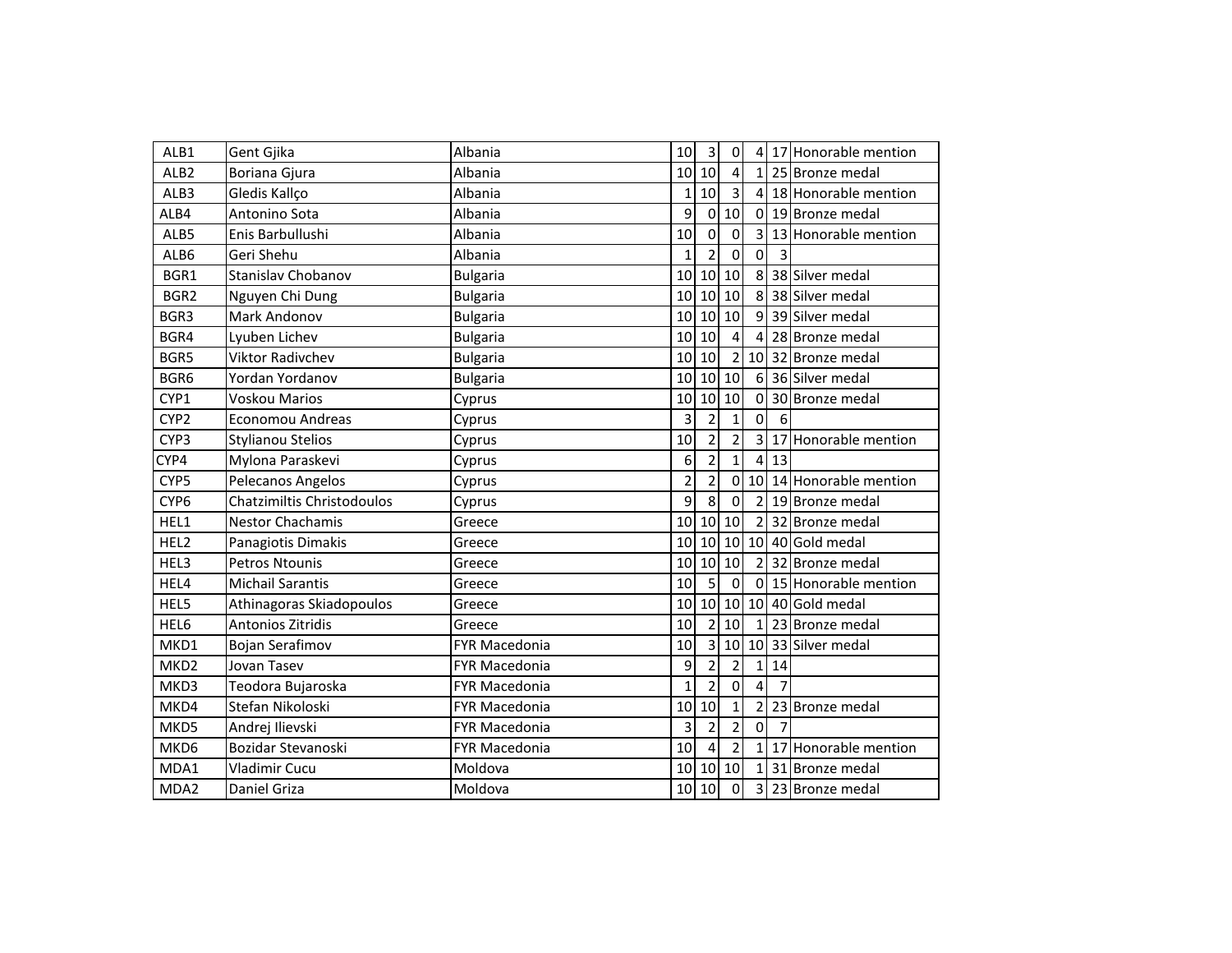| MDA3             | Dionisie Nipomici        | Moldova           | 9               | 3              | 4            |                |   | 10 26 Bronze medal     |
|------------------|--------------------------|-------------------|-----------------|----------------|--------------|----------------|---|------------------------|
| MDA4             | Alexei Rusu              | Moldova           | 10              | $\overline{2}$ | 1            | 4              |   | 17 Honorable mention   |
| MDA5             | Nicolae Şapoval          | Moldova           | 10              | 10             | 4            | 9              |   | 33 Silver medal        |
| MDA6             | Mihail Tarigradschi      | Moldova           | 10              | $\overline{2}$ | 1            | 4              |   | 17 Honorable mention   |
| MNE1             | Olja Krstović            | Montenegro        | 10              | 10             | 0            | $\Omega$       |   | 20 Bronze medal        |
| MNE <sub>2</sub> | Anđela Marković          | Montenegro        | 10              | $\mathbf 0$    | 0            | $\Omega$       |   | 10 Honorable mention   |
| MNE3             | Milica Dašić             | Montenegro        | $\mathbf{1}$    | $\overline{2}$ | 0            | $\overline{3}$ | 6 |                        |
| MNE4             | Nikola Raičević          | Montenegro        | 10              | $\overline{2}$ | $\Omega$     | $\Omega$       |   | 12 Honorable mention   |
| ROU1             | Stefan Şpătaru           | Romania           | 10 <sup>1</sup> | 10             | 10           | 10             |   | 40 Gold medal          |
| ROU2             | Paul-Gabriel Muscă       | Romania           | 10              | 10             | 10           | 4              |   | 34 Silver medal        |
| ROU3             | Marius-Ioan Bocanu       | Romania           | 10              | 10             | 10           | 4              |   | 34 Silver medal        |
| ROU4             | Teodor-Andrei Andronache | Romania           | 5               | 10             | 10           | 3              |   | 28 Bronze medal        |
| ROU5             | Viorel-Andrei Bud        | Romania           | 9               | 10             | 10           | 4              |   | 33 Silver medal        |
| ROU6             | Ioan-Laurențiu Ploscaru  | Romania           | 10              | 10             | 10           |                |   | 10 40 Gold medal       |
| TUR1             | Ahmet Yasin Alp          | Turkey            | 10              | 10             | 10           | $\overline{2}$ |   | 32 Bronze medal        |
| TUR <sub>2</sub> | Osman Akar               | Turkey            | 10              | 10             | 10           | 10             |   | 40 Gold medal          |
| TUR3             | Mehmet Efe Akengin       | Turkey            | 10              | 10             | 10           | 4              |   | 34 Silver medal        |
| TUR4             | <b>Emre Girgin</b>       | Turkey            | 10              | 8              | 10           |                |   | 10 38 Silver medal     |
| TUR5             | Halil İbrahim Güllük     | Turkey            | 10              | 10             | 10           | 4              |   | 34 Silver medal        |
| TUR <sub>6</sub> | Enes Kocabey             | Turkey            | 10              | 10             | 10           | 6              |   | 36 Silver medal        |
| SRB1             | Žarko Randjelović        | Serbia            | 10              | 10             | 10           | 10             |   | 40 Gold medal          |
| SRB <sub>2</sub> | Andjela Šarković         | Serbia            | $\overline{4}$  | 10             | $\mathbf 0$  | $\overline{9}$ |   | 23 Bronze medal        |
| SRB3             | Dušan Drobnjak           | Serbia            | 10              | 10             | 10           |                |   | 10 40 Gold medal       |
| SRB4             | Maksim Stokić            | Serbia            | 10              | 10             | 10           | $\Omega$       |   | 30 Bronze medal        |
| SRB5             | Ivan Tanasijević         | Serbia            | 10              | 10             | 10           |                |   | 10 40 Gold medal       |
| SRB6             | Luka Vukelić             | Serbia            | 10              | $\overline{2}$ | $\mathbf{1}$ | $\mathbf{1}$   |   | 14 Honorable mention   |
| AZE1             | Ismat Aghayev            | Azerbaijan        | 10              | $\overline{2}$ | 5            | 1              |   | 18 Honorable mention   |
| AZE2             | <b>Farid Hasanli</b>     | Azerbaijan        | 9               | 10             | 5            | $\Omega$       |   | 24 Bronze medal        |
| AZE3             | <b>Mahammad Shirinov</b> | Azerbaijan        | $\overline{0}$  | $\overline{c}$ | 10           |                |   | 0 12 Honorable mention |
| AZE4             | Mehdi Maharramov         | Azerbaijan        | 10              | 10             | $\mathbf 0$  |                |   | 3 23 Bronze medal      |
| AZE5             | Farman Dumanov           | Azerbaijan        | 10              | $\mathbf 0$    | 10           |                |   | 0 20 Bronze medal      |
| AZE6             | Isa Bayramov             | Azerbaijan        | 10              | $\overline{2}$ | $\mathbf 0$  |                |   | 0 12 Honorable mention |
| <b>BGRB1</b>     | Violeta Naydenova        | <b>Bulgaria B</b> | 10              | 4              | 10           |                |   | 9 33 Silver medal      |
|                  |                          |                   |                 |                |              |                |   |                        |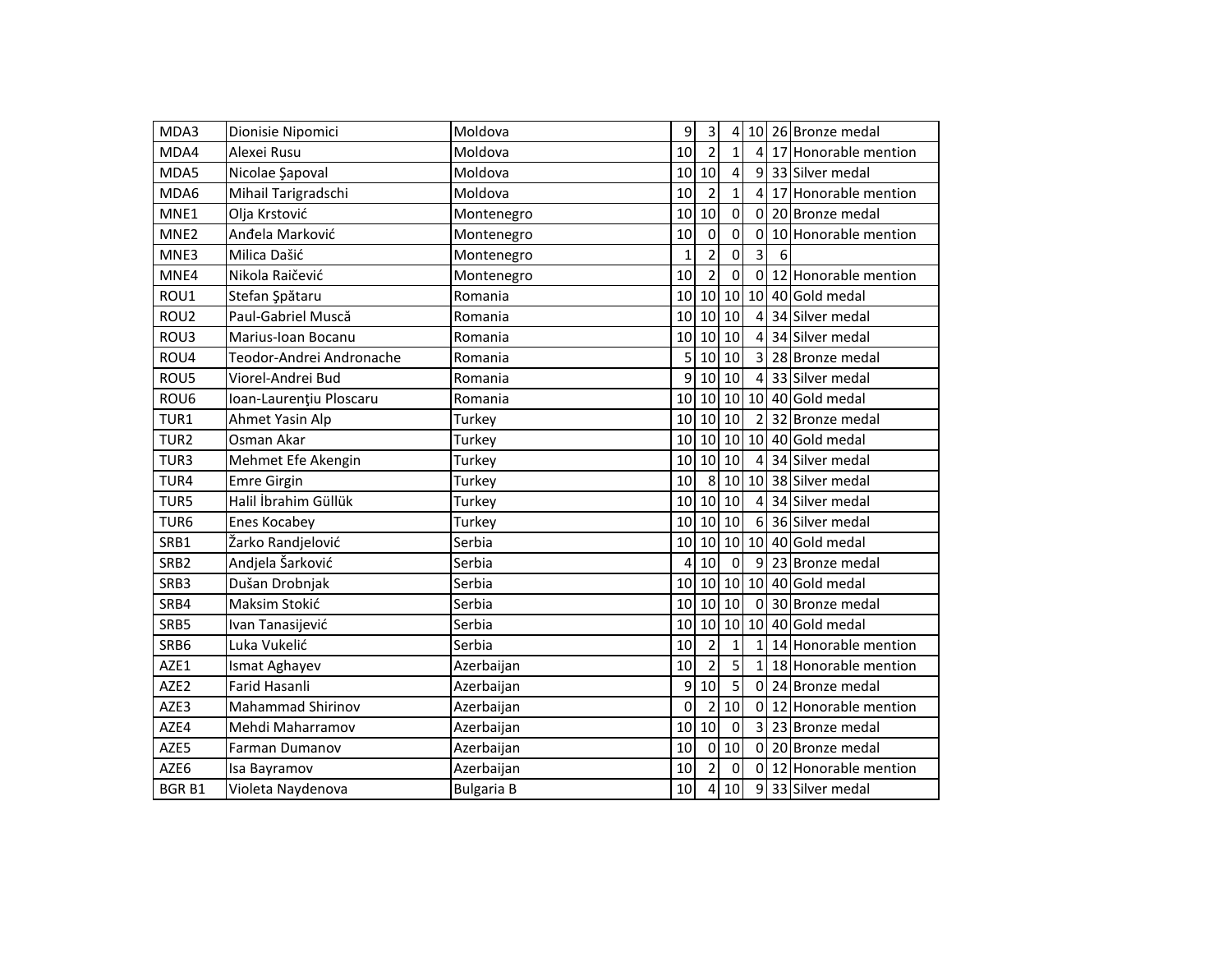| <b>BGRB2</b> | Alexander Tenev            | <b>Bulgaria B</b> | $\overline{0}$  | 5              | 10             |              |                | 0 15 Honorable mention |
|--------------|----------------------------|-------------------|-----------------|----------------|----------------|--------------|----------------|------------------------|
| <b>BGRB3</b> | <b>Tsvetomir Mihaylov</b>  | <b>Bulgaria B</b> | $\overline{9}$  | $\overline{2}$ | $\mathbf 0$    | $\mathbf 0$  | 11             |                        |
| <b>BGRB4</b> | Petar Gaydarov             | <b>Bulgaria B</b> | 10              | 10             | $\overline{0}$ | 10           |                | 30 Bronze medal        |
| <b>BGRB5</b> | Denitsa Markova            | <b>Bulgaria B</b> | 10              | 10             | $\overline{2}$ | 10           |                | 32 Bronze medal        |
| <b>BGRB6</b> | Pavlena Nenova             | <b>Bulgaria B</b> | 10 <sup>1</sup> | 10             | $\overline{2}$ | 10           |                | 32 Bronze medal        |
| ITA1         | Alberto Alfarano           | Italy             | $\overline{5}$  | 10             | $\overline{7}$ | 9            |                | 31 Bronze medal        |
| ITA2         | Francesco Ballini          | Italy             | 10              | 10             | 10             | 9            |                | 39 Silver medal        |
| ITA3         | Federica Cecchetto         | Italy             | 10              | 10             | $\overline{7}$ | 4            |                | 31 Bronze medal        |
| ITA4         | Alessandro Fiorindo        | Italy             | 10              | 10             | $\mathbf{1}$   | 4            |                | 25 Bronze medal        |
| ITA5         | Giovanni Italiano          | Italy             | $\overline{3}$  | 10             | $\mathbf 0$    | 0            |                | 13 Honorable mention   |
| ITA6         | Dario Rancati              | Italy             | 10              | $\overline{3}$ | $\overline{7}$ | 0            |                | 20 Bronze medal        |
| KAZ1         | Akhan Ismailov             | Kazakhstan        | 10 <sup>1</sup> | 10             | 10             |              |                | 34 Silver medal        |
| KAZ2         | Sergazy Kalmurzayev        | Kazakhstan        | 10              | 10             | 10             | 10           |                | 40 Gold medal          |
| KAZ3         | Alisher Tortay             | Kazakhstan        | $\overline{9}$  | $\overline{2}$ | 10             | 4            |                | 25 Bronze medal        |
| KAZ4         | Kuandyk Altynkhanov        | Kazakhstan        | 10              | 10             | 10             | 0            |                | 30 Bronze medal        |
| KAZ5         | Amir Dargulov              | Kazakhstan        | 10              | 10             | 8              | 0            |                | 28 Bronze medal        |
| KAZ6         | Danyar Kamal               | Kazakhstan        | 9               | $\overline{2}$ | 10             | 3            |                | 24 Bronze medal        |
| KGZ1         | Kairat Eshbolotov          | Kyrgyzstan        | 10              | 10             | 10             | 3            |                | 33 Silver medal        |
| KGZ2         | <b>Islam Akhmatov</b>      | Kyrgyzstan        | 0               | $\mathbf 0$    | $\mathbf 0$    | 0            | $\Omega$       |                        |
| KGZ3         | <b>Ermek Aitygulov</b>     | Kyrgyzstan        | 0               | $\mathbf 0$    | 10             | 0            |                | 10 Honorable mention   |
| KGZ4         | Azamat Kydyraliev          | Kyrgyzstan        | 0               | $\mathbf 0$    | $\overline{2}$ | 0            | $\overline{2}$ |                        |
| SAU1         | Alzubair Mohamed Habibulah | Saudi Arabia      | 10              | 10             | 8              | 3            |                | 31 Bronze medal        |
| SAU2         | Ibraheem Abdulhafeedh Khan | Saudi Arabia      | 5               | 8              | $\overline{2}$ | $\mathbf{0}$ | 15             |                        |
| SAU3         | Mahdi Abdulmohsen Alshaikh | Saudi Arabia      | 9               | 7              | $\Omega$       | $\mathbf{0}$ | 16             |                        |
| SAU4         | Shaden Naif Alshammari     | Saudi Arabia      | $\mathbf{1}$    | 3              | $\mathbf{1}$   | $\mathbf{0}$ | 5              |                        |
| SAU5         | Omar Tawfig Alrabiah       | Saudi Arabia      | 10              | 10             | $\mathbf 0$    | 0            |                | 20 Bronze medal        |
| SAU6         | Ammar Ali Alqatari         | Saudi Arabia      | 10              | $\overline{2}$ | $\mathbf{1}$   | 0            |                | 13 Honorable mention   |
| TJK1         | Abdulvosit Ismailov        | Tajikistan        | 10              | 10             | 10             |              |                | 31 Bronze medal        |
| TJK2         | Farukh Karimov             | Tajikistan        | 10              | 3              | 10             | $\mathbf{0}$ |                | 23 Bronze medal        |
| TJK3         | Kalomidin Klychev          | Tajikistan        | 10              | 3              | 10             | 0            |                | 23 Bronze medal        |
| TJK4         | Rustami Ubaydillo          | Tajikistan        | 10              | 5              | $\mathbf{1}$   | 0            |                | 16 Honorable mention   |
| TJK5         | Nasimjon Madmurodov        | Tajikistan        | 10              | 1              | 10             | $\mathbf{0}$ |                | 21 Bronze medal        |
| TKM1         | Dovlet Ovlyagulyyev        | Turkmenistan      | 10              | 3              | 10             | 9            |                | 32 Bronze medal        |
|              |                            |                   |                 |                |                |              |                |                        |